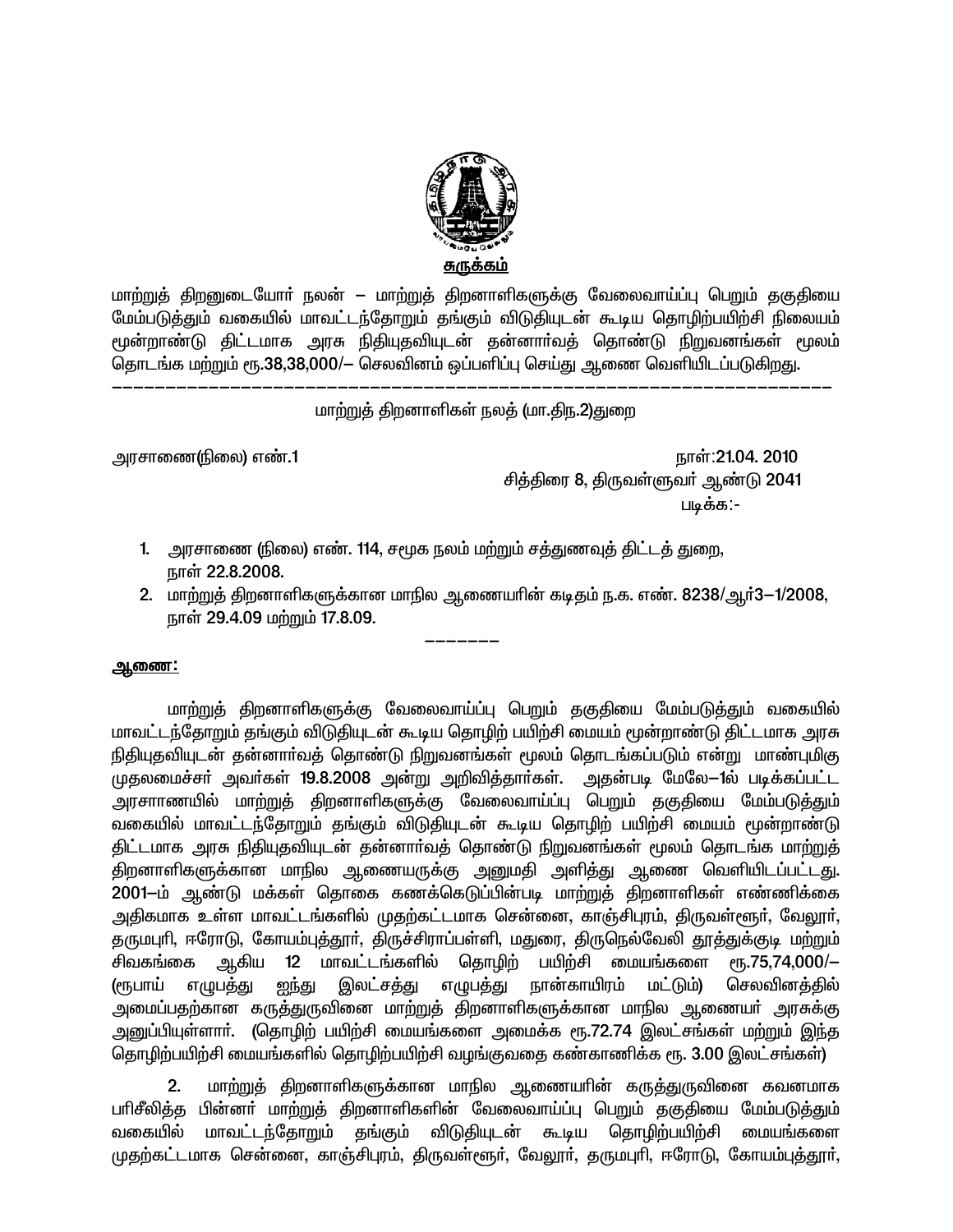திருச்சிராப்பள்ளி, மதுரை, கிருநெல்வேலி <u>தூத்து</u>க்குடி மற்றும் சிவகங்கை ஆகிய 12 மாவட்டங்களில் அமைக்கவும் சென்னை, மதுரை, காஞ்சிபுரம் ஆகிய மூன்று மாவட்டங்கள் பெரிய மாவட்டங்கள் என்பதால் இம்மாவட்டங்களில் கூடுதலாக ஒன்றுக்கு மேற்பட்ட தொண்டு நிறுவனங்களின் மூலம் பயிற்சி அளிக்க இவ்வாணையின் இணைப்பு—I ல் கண்டுள்ள தன்னார்வ தொண்டு நிறுவனங்களின் மூலம் இணைப்பு—II ல் கண்டுள்ளபடி ரூ. 38,38,000/— (ரூபாய் முப்பத்து எட்டு இலட்ச<u>க்க</u>ு முப்ப<u>க்க</u>ு எட்டாயிரம் மட்டும்) செலவினம் மேற்கொள்ள மாற்றுத் திறனாளிகளுக்கான மாநில ஆணையரக்கு அனுமதி அளித்து அரசு ஆணையிடுகிறது.

3. மேலே பத்தி 2ல் ஒப்பளிக்கப்பட்ட செலவினம் கீழ்க்காணும் கணக்குத் தலைப்பின் கீழ் பற்று வைக்கப்பட வேண்டும்.

" 2235-சமூக பாதுகாப்பும் நலனும் -02–சமூக நலன் –001 –நெறிப்படுத்தலும் நிருவாகமும்–1 திட்டத்தில் சேராதது– AF இயலாமையுற்றோர் மறுவாழ்வு இயக்ககம்–72 பயிற்சி".

(த.தொ.கு. 2235 02 001 AF 72 08)

 $\mathbf{4}$ இச்செலவினத்திற்கான நிதி 2010-11-ம் ஆண்டின் திருத்திய மதிப்பீடு / இறுதி திருத்திய நிதியொதுக்கத்தில் ஒதுக்கீடு செய்யப்படும். 2010-11 ஆம் ஆண்டின் திருத்திய மகிப்பீடு இறுதி திருத்திய நிதியொதுக்கத்தில் நிதியொதுக்கத்தை எதிர்நோக்கி, இச்செலவினத்தை மேற்கொள்ள மாற்றுத் திறனாளிகளுக்கான மாநில ஆணையருக்கு அதிகாரம் அளிக்கப்படுகின்றது. இச்செலவினத்தை 2010—11—ம் ஆண்டிற்கான திருத்திய மதிப்பீடு / இறுதி திருத்த நிதியொதுக்கத்தில் சோ்ப்பதற்கான கருத்துருவை உாிய நேரத்தில் அனுப்பி வைக்குமாறு மாற்றுத் திறனாளிகளுக்கான மாநில ஆணையா் கேட்டுக் கொள்ளப்படுகிறாா்.

5. நிதித்துறையின் 174/JS(APA)/2010 இவ்வாணை அ.சா.கு.எண் நாள் 15.4.2010 இசைவுடன் வெளியிடப்படுகிறது. கூடுதல் நிதியொதுக்கப் பேரேடு எண். 06(ஆறு).

( ஆளுநரின் ஆணைப்படி)

சோ. சு . ஜவஹர், அரசு செயலாளா்.

பெறுநர்

மாற்றுத் திறனாளிகளுக்கான மாநில ஆணையா், சென்னை—6.

மாநிலக் கணக்காயா், சென்னை-9/18/35.

மாநிலக் கணக்காயா், சென்னை—18/35 (பெயாில்)

சம்பளம் மற்றும் கணக்கு அலுவலா், சென்னை—35.

அனைத்து மாவட்ட ஆட்சித் தலைவா்கள்.

அனைத்து மாவட்ட மாற்றுத் திறனாளிகள் நல அலுவலா்கள்.

( மாற்றுத் திறனாளிகளுக்கான மாநில ஆணையா் வழியாக)

மாண்புமிகு அமைச்சர் (சமூக நலம்) அவர்களின் சிறப்பு நேர்முக உதவியாளர், சென்னை—9. மாண்புமிகு முதலமைச்சர் அலுவலகம், சென்னை-9.

நிதி (சமூக நலம்)த்துறை, சென்னை—9/ நிதி (வ.செ.பொது II)த் துறை, சென்னை—9.

சமூக நலத் (சந 2)துறை, சென்னை–9.

 $\prime\prime$  ஆணைப்படி அனுப்பப்படுகிறது  $\prime\prime$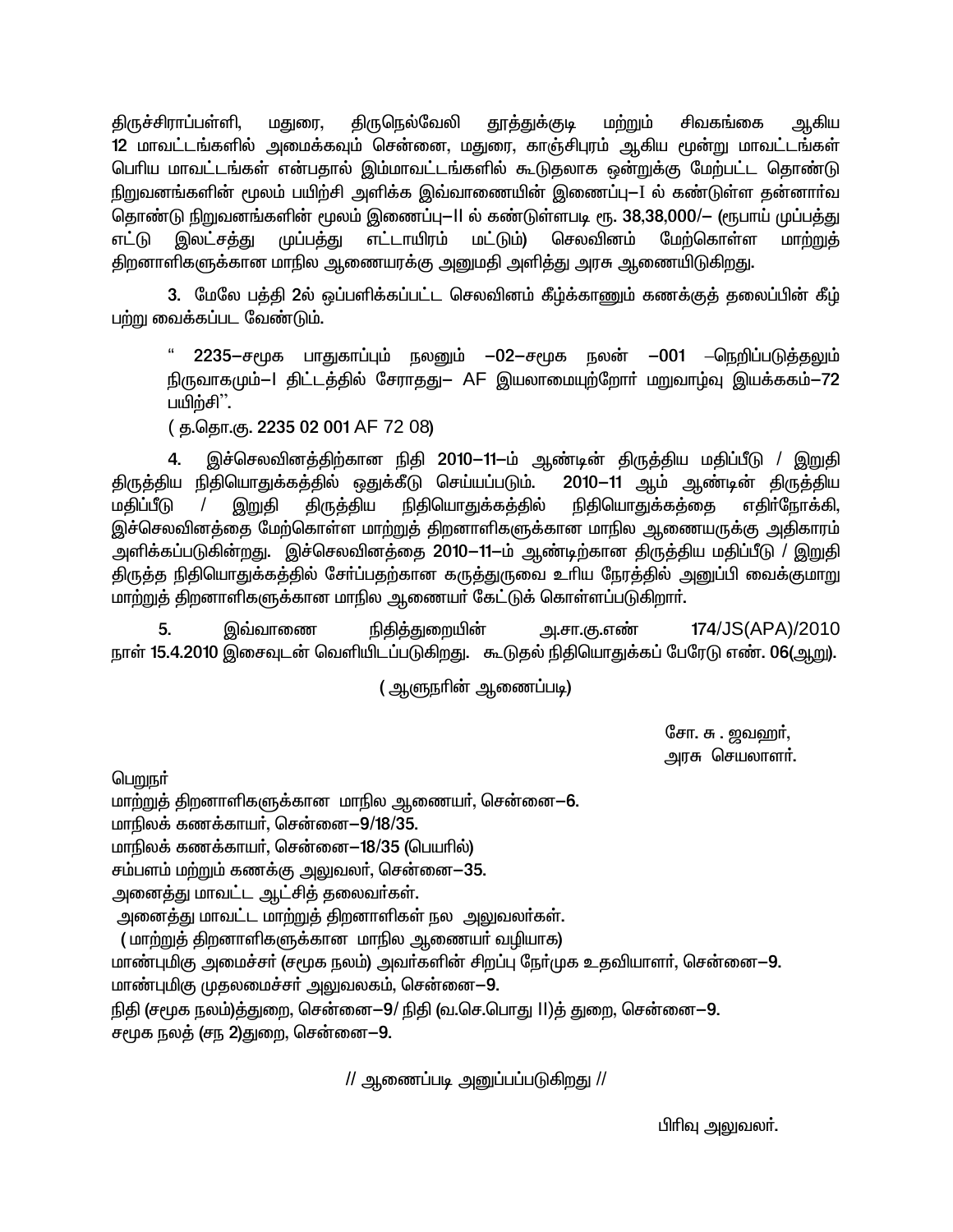## (**G.O.(Ms) No. 1, Welfare of Differently Abled Person Department, dated 21.4.2010)**

**ANNEXURE**<br>The details of recommended expenditure (approximately) and the Vocational Training to be given are as follows:

| S.<br>No.             | <b>District</b> | Name of the NGO.                                                       | Training<br>Vocational<br>to be given                                        | Category of disable<br>persons                                                   | No. of<br>disabled<br>beneficiaries | Duration<br>of<br>period |
|-----------------------|-----------------|------------------------------------------------------------------------|------------------------------------------------------------------------------|----------------------------------------------------------------------------------|-------------------------------------|--------------------------|
| 1.<br>(i)             | Chennai         | Andhra Mahila<br>sabha, adyar,<br>Chennai.                             | training,<br>Computer<br><b>Desk</b><br>Top<br>Publishing,<br>Call<br>Centre | Orthopaedically<br>handicapped                                                   | 30                                  | 6 months                 |
| (ii)                  | Chennai         | Vertical<br>Padma<br>solutions Pvt. Ltd.,<br>Chennai-6.                | Silver polishing and<br>Silver<br><b>Articles</b><br>manufacturing           | Orthopaedically<br>handicapped<br>Hearing<br>Impaired,<br><b>Partially Blind</b> | 20                                  | 6 months                 |
| $\overline{2}$<br>(i) | Madurai         | <b>Indian Association</b><br>of the Blind<br>Sudarajanpatti<br>Madurai | Light<br>engineering<br>Project,<br>Computer<br>Training                     | <b>Visually</b><br>Handicapped                                                   | 20                                  | 6 months                 |
| (ii)                  | Madurai         | Keller<br>Helen<br>Service Society for<br>the Blind, Madurai           | Desk Top Publishing                                                          | Orthopaedically<br>handicapped                                                   | 20                                  | 6 months                 |
| 3.                    | Vellore         | Worth Trust,<br>Katpadi, Vellore                                       | Engineering<br>Light<br>Project, Card Board<br>making                        | Hearing<br>Impaired<br>Mentally<br>and<br>Retarded                               | 20                                  | 6 months                 |
| $\overline{4}$ .      | Thiruvallur     | Training<br>Balavihar<br>School,<br>Veppampattu,<br>Thiruvallur.       | <b>Typewriting</b><br>and<br>Weaving                                         | Orthopaedically<br>Handicapped<br>and<br><b>Mentally Retarded</b>                | 20                                  | 6 months                 |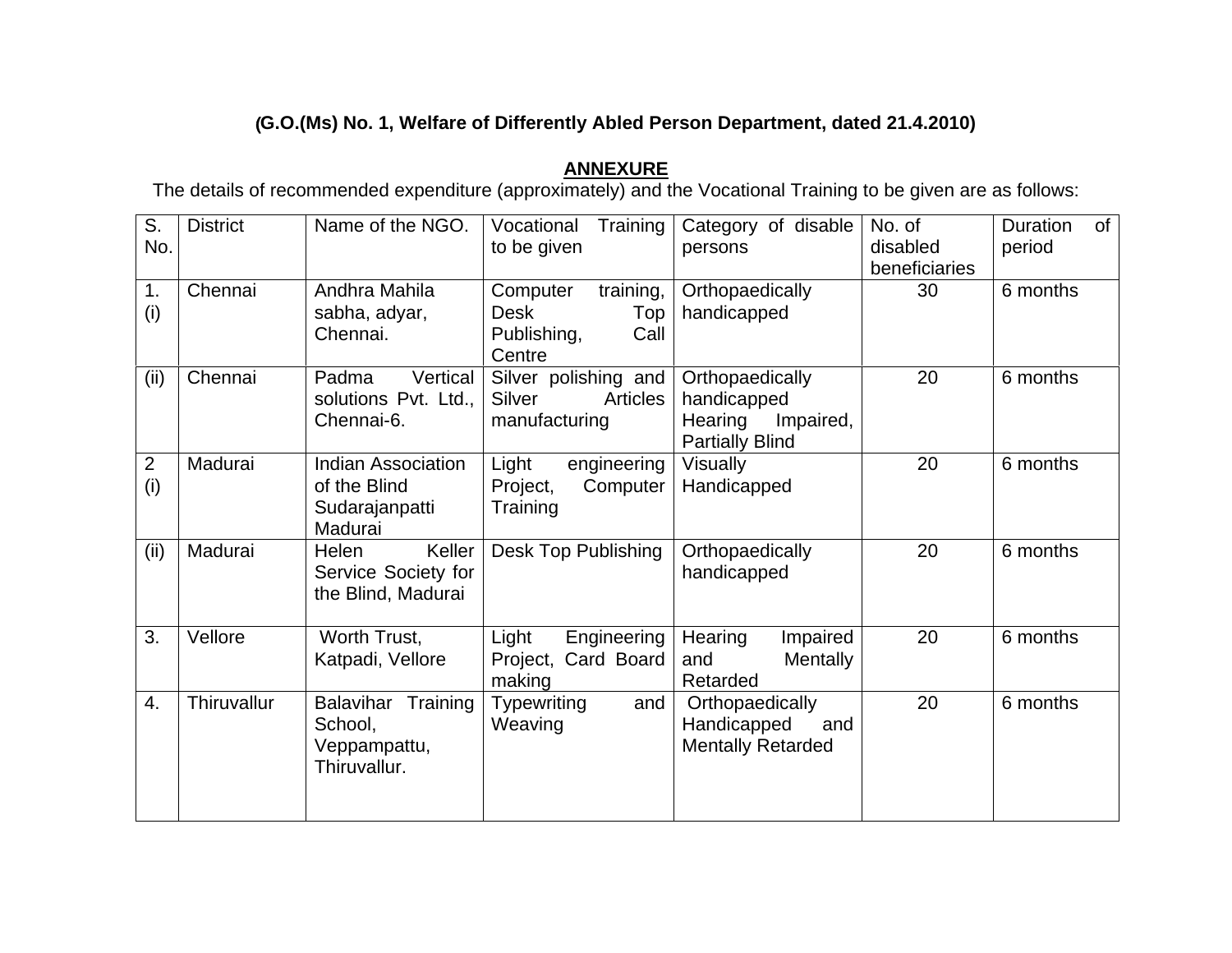| 5.        | Coimbatore  | Cheran<br>Region<br>Christain Society.<br>Coimbatore                                       | Printing,<br>Screen<br>leaf<br>Acra<br>plate<br>making,<br>Secretarial<br>project                                                          | Impaired<br>Hearing<br><b>Visually</b><br>Handicapped<br>Orthopaedically<br>Handicapped  | 10 <sup>7</sup><br>10<br>10 <sub>2</sub> | 6 months             |
|-----------|-------------|--------------------------------------------------------------------------------------------|--------------------------------------------------------------------------------------------------------------------------------------------|------------------------------------------------------------------------------------------|------------------------------------------|----------------------|
| 6.        | Tirunelveli | School<br>for<br>the<br>Blind,<br>Palayamkottai,<br>Tiruvelveli                            | Printing, Composing<br>and Book binding                                                                                                    | Hearing<br>Impaired,<br>Visually<br>Handicapped<br>and<br>Orthopaedically<br>Handicapped | 30                                       | 6 months             |
| 7.        | Trichy      | Spastic Society of<br>Tiruchirapalli<br>(SPASTI), Trichy.                                  | Card<br>board<br>box<br>making. File making,<br>Paper cup making.                                                                          | palsied<br>Cerebral<br>and<br>Mentally<br>Retarded                                       | 20                                       | 6 months             |
| 8.        | Erode       | AWARD.<br>Dharapuram,<br>Erode                                                             | a) Envelope<br>making<br>Cotton<br>$\sqrt{2}$<br>Coir<br>b)<br>making<br>Tailoring<br>$\mathsf{C}$<br>$\mathsf{d}$<br>Computer<br>Training | Orthopaeducally<br>Handicapped,<br>Hearing<br>Impaired<br>Mentally<br>and<br>Retarded    | 20                                       | 6 months             |
| 9.        | Dharmapuri  | Mercy<br>Home,<br>Cross<br>Sogathur<br>Road, Dharmapuri                                    | Dairy<br>Farms<br>and<br><b>Emu Birds</b>                                                                                                  | Orthopaedically<br>Handicapped<br>and<br><b>Hearing Impaired</b>                         | 20                                       | 6 months             |
| 10<br>(i) | Kanchipuram | Life Help Centre,<br>Palavakkam,<br>Chennai.                                               | <b>Electronic and Home</b><br>Appliances repairing<br>course                                                                               | Orthopaedically<br>Handicapped<br>and<br><b>Hearing Impaired</b>                         | 20                                       | 6 months             |
| (ii)      | Kanchipuram | Dr. M.G.R. School<br>the<br>for<br>Deaf,<br>Chennai.                                       | <b>Beautician course</b>                                                                                                                   | Hearing<br>Impaired<br>(Ladies only)                                                     | 10                                       | 6 months             |
| 11.       | Thoothugudi | Lucia Society for $ 1$ .<br>the Blind and other<br>Disabled,<br>Meelavittan Post, 3. Mixie | Computer<br>2. Cell<br>Phone<br>Service<br>Wet<br>and                                                                                      | Orthopeadically<br>Handicapped                                                           | 50                                       | 6 <sub>m</sub> onths |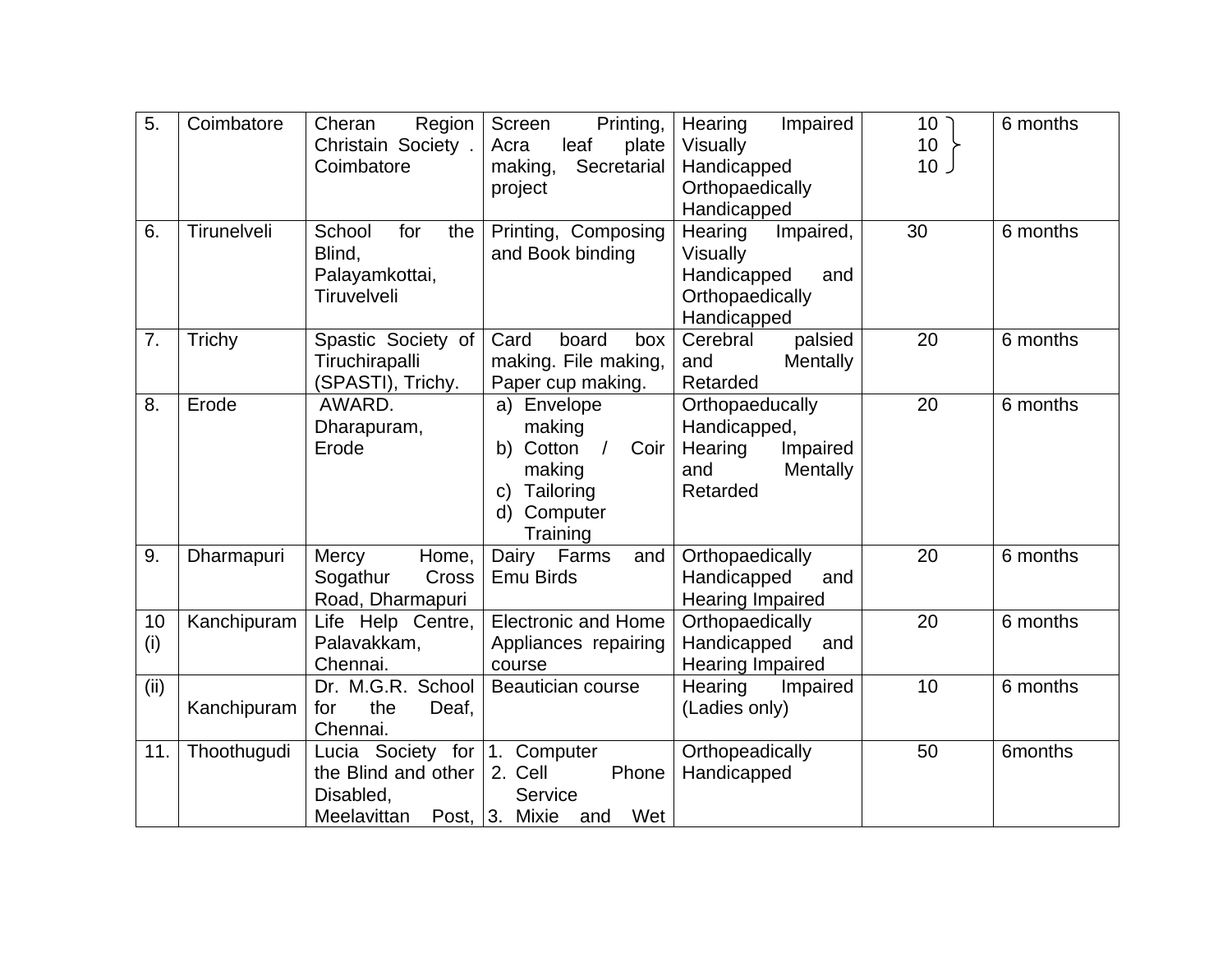|     |            | Thoothugudi<br>District.                                                                                                                           | Grinder servicing<br>4. Fridge Servicing<br>5. Tailoring<br>(5 trades) |                                |     |                      |
|-----|------------|----------------------------------------------------------------------------------------------------------------------------------------------------|------------------------------------------------------------------------|--------------------------------|-----|----------------------|
| 12. | Sivagangai | <b>Trust</b><br>of<br>Handicapped<br>Humanitarian<br>Assistance of India<br>(THAI Trust) 4/137,<br>SIPCOT,<br>Manamadurai,<br>Sivagangai District. | 1. Candle making<br>2. Terracota<br>3. Bathi<br>manufacturing.         | Orthopeadically<br>Handicapped | 30  | 6 <sub>m</sub> onths |
|     |            |                                                                                                                                                    | <b>Total</b>                                                           |                                | 360 |                      |

 S.S. Jawahar, Secretary to Government.

// Forwarded by order //

Section Officer.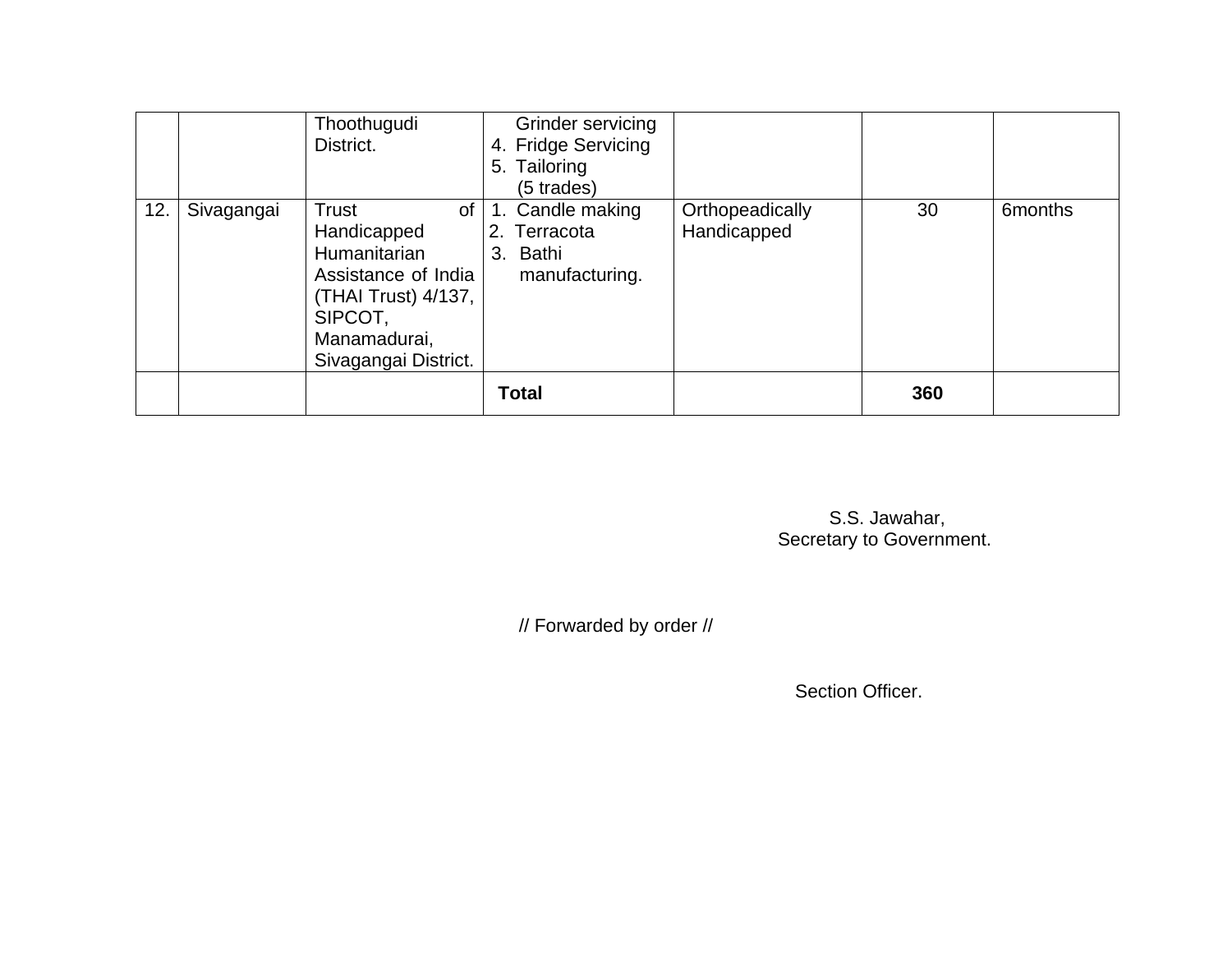(அரசாணை (நிலை) எண்.1, மாற்றுத் திறனாளிகள் நலத் துறை, நாள் 21.4.2010ன் இணைப்பு)

## <u>இணைப்பு—II</u>

### <u>தொடர் செலவினம் :</u>

| <u>உணவுச் செலவினம்</u>             |                     |
|------------------------------------|---------------------|
| ரூ.550.00 x 6 மாதங்கள் x 360       | ет. 11,88,000/-     |
| பயனாளிகள்                          |                     |
| பணியாளா் செலவினம்                  |                     |
| ரூ.10,000/ $- x 6$ மாதங்கள் $x 15$ | $e$ гг. 9,00,000/-  |
| மையங்கள்                           |                     |
| <u>விடுதி செலவினம்</u>             |                     |
| ரூ.2500/- х 6 மாதங்கள் х 15        | $e$ гг. 2,25,000/-  |
| மையங்கள்                           |                     |
| <u>இதர செலவினம்</u>                | $75,000/-$<br>ιҧ.   |
| ரூ.5000/- x 15 மையங்கள்            |                     |
|                                    | $e$ гг. 23,88,000/- |
|                                    |                     |

### <u>தொடரா செலவினம் :</u>

| இயந்திரங்கள்                       | $e$ гђ. 14,50,000/-           |
|------------------------------------|-------------------------------|
| $\epsilon$ гҕ.1,00,000/-х 14 மையம் |                               |
| $\epsilon$ п, 50,000/- х 1 соции   |                               |
| மொத்தம்                            | <sub>e</sub> 5. 38, 38, 000/- |
|                                    |                               |

(ரூபாய் முப்பத்து எட்டு இலட்சத்து முப்பத்து எட்டாயிரம் மட்டும்)

சோ. சு. ஜவஹா் அரசு செயலாளா்.

 $\prime\prime$  ஆணைப்படி அனுப்பப்படுகிறது//

பிரிவு அலுவலா்.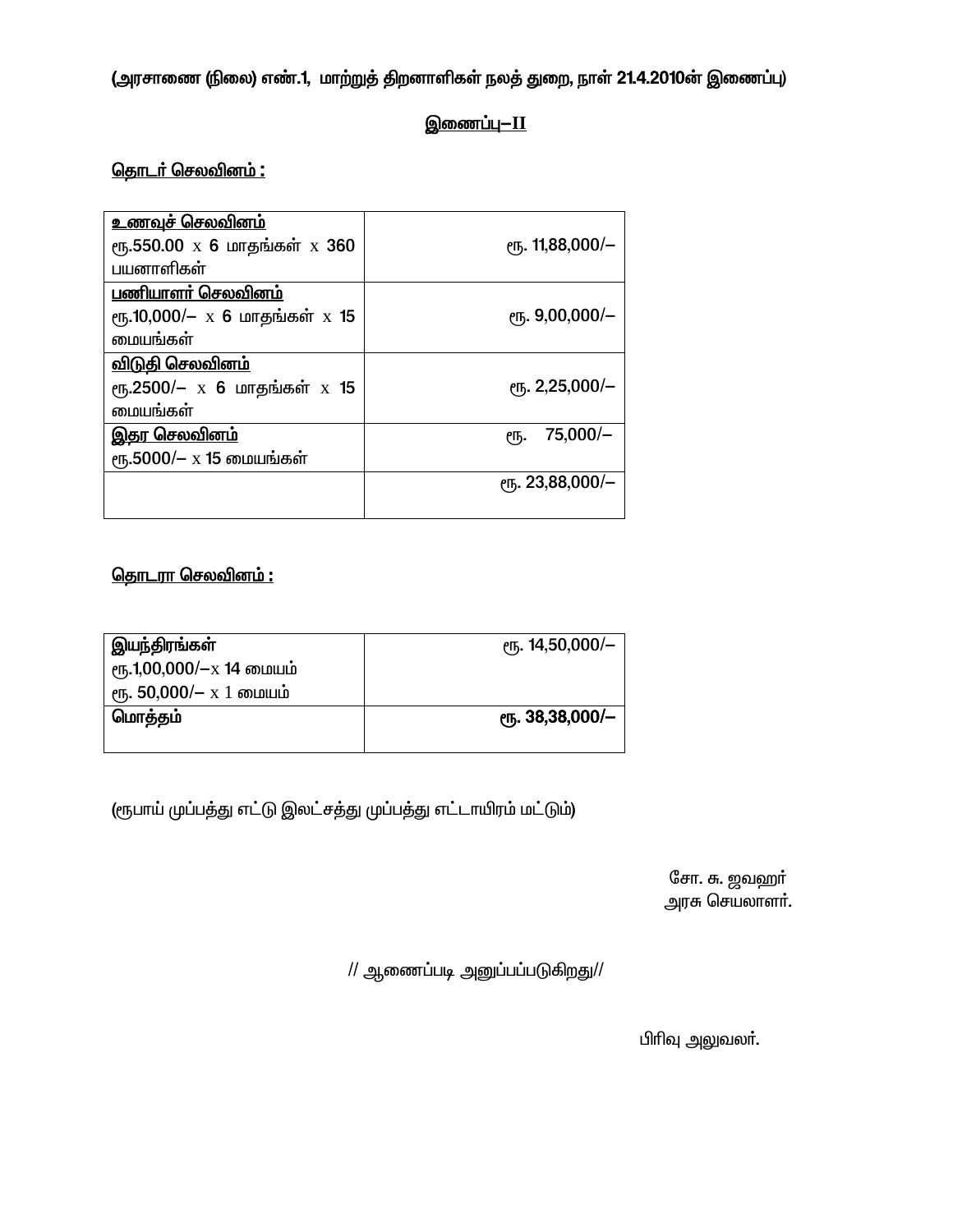இணைப்பு)<br>(விடுதியுடன் கூடிய தொழிற் பயிற்சி மைங்கள் அமைக்க செலவின விவரம்)<br>————————————————————

| வயது வரமபு           | 18−35 வருடங்கள்     |
|----------------------|---------------------|
| பயிற்சி காலம்        | 6 மாதங்கள்          |
| ஊனமுற்றோா் எண்ணிக்கை | 40 (அனைத்து வகை     |
|                      | <u>ஊ</u> னமுற்றோா்) |

# <u>தொடர் செலவினம்</u>

<u> மொத்தம்</u>

| பயிற்சி                   | பெறும் | ет <b>, 9000</b> х 40 | $(40 \times 9000)$         |
|---------------------------|--------|-----------------------|----------------------------|
| <u>ஊ</u> னமுற்றோருக்கு    |        |                       |                            |
| <u>ஊனவூட்டு மான்யம்</u>   |        |                       | $36,00,000/-$              |
| (நபர் ஒருவருக்கு) 1500 x6 |        |                       |                            |
| <u>நிறுவனத்திற்கு</u>     |        | <b>е</b> ђ.5000 х 6   | $30,000/-$                 |
| பயிற்சியளிப்பவர்க்கு      |        |                       |                            |
| சம்பளம் (ரூ. 5000 x6)     |        |                       |                            |
| <u>சில்லரைச் செலவினம்</u> |        |                       |                            |
|                           |        |                       |                            |
| இரு                       |        | ет, 5000 х 6 х2       | $60,000/-$                 |
| ஒருங்கிணைப்பாளா்களுக்கு   |        |                       |                            |
| சம்பளம்                   |        |                       |                            |
| தளவாடங்கள் வாங்க          |        |                       | $e$ <sup>1</sup> ,00,000/- |
|                           |        |                       |                            |
| தங்கும் விடுதிக்கான இதர   |        | <b>ет, 3000 х 6</b>   | $18,000/-$                 |
| செலவினம்                  |        |                       |                            |
|                           |        |                       |                            |

<mark>தொடர் செலவினம்</mark> ரூ. 1,13,000/- $\overline{\mathbf{r}}$